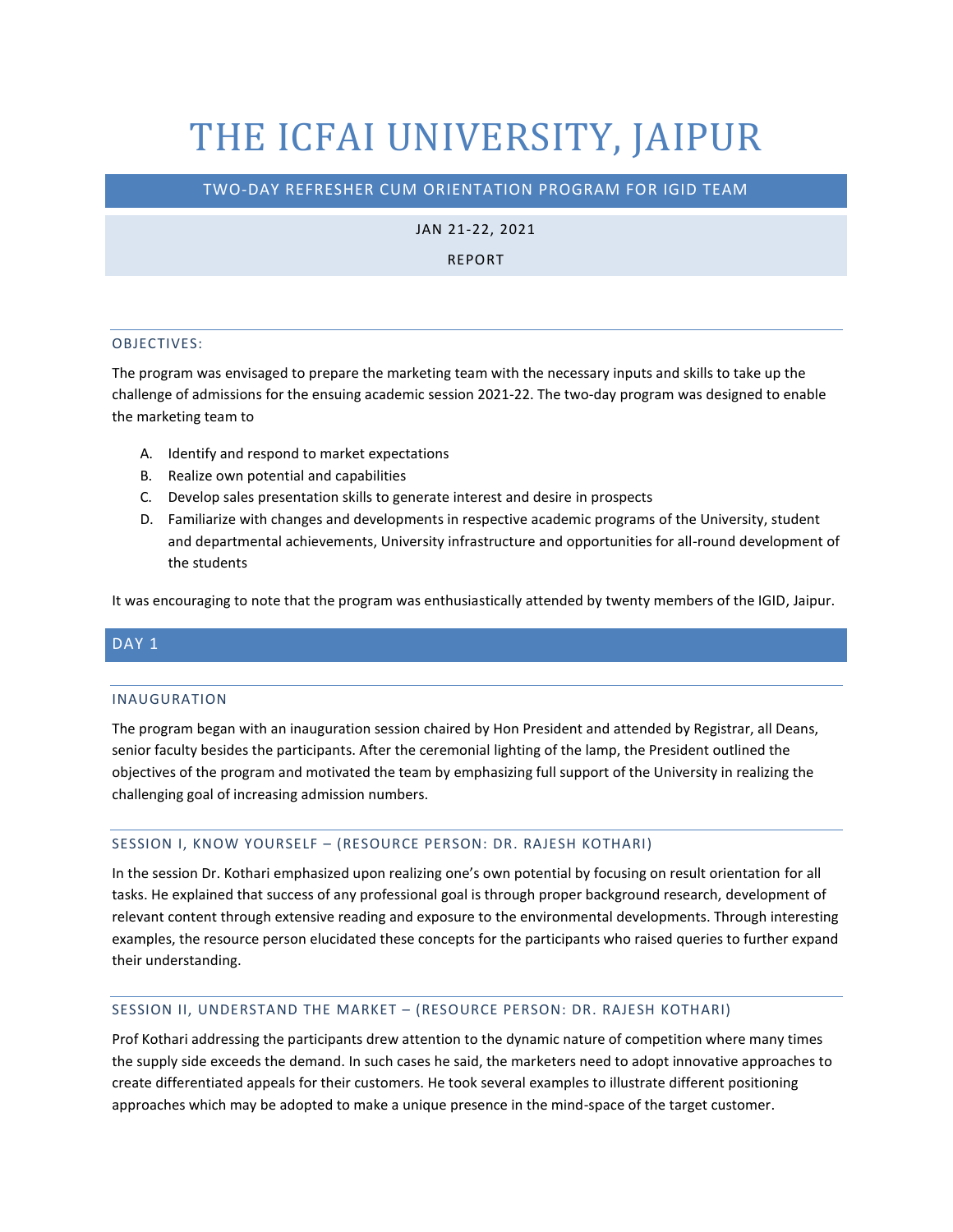Thereafter, various scenarios were taken up for discussion where the participants presented their queries relating to situations they experienced in the field and they were resolved by the resource person.

#### SESSION III UNDERSTAND AIDA, (RESOURCE PERSON: DR. VIDHU K. MATHUR)

During this session, extensive use of role plays was made to illustrate and practice situations such as approaching school principals and teachers, parents and students. Various sales situations were discussed and fine-tuned under guidance of the resource person. Here, the progression of a sales presentation through AIDA stages viz., Awareness, Interest, Desire followed by Action were discussed in detail.

## SESSION IV CREATING PRESENTATIONS FOR EFFECTIVE SALES CALLS, (RESOURCE PERSON: DR. VIDHU K. MATHUR)

Effective presentation is an important and integral part of a sales process. In this session, the resource person highlighted effective presentation techniques followed by simulations where the participants honed their skills. Importance of keeping track of customer interests during the presentation and building in customized points of benefits for the target customer was emphasized. A presentation competition was conducted to test learning and to motivate the participants.

## DAY<sub>2</sub>

#### SESSION V, EFFECTIVE COMMUNICATION (RESOURCE PERSON: DR. SHWETA JAIN)

The second day of the program began with deliberations on effective communication techniques. The resource person elucidated the role of language, vocabulary, tone, appearance, body language and etiquette in effective sales presentations. She presented several examples and anecdotes to illustrate the concepts for the participants.

## SESSION VI, KNOW YOUR BBA AND B COM PROGRAMS (RESOURCE PERSONS: DR. SHWETA JAIN, DR. ARCHANA RATHORE)

Along with briefing the participants about the recent developments in the program structure where emphasis has been placed on practical learnings and off-classroom learning, the session participants were made aware of the placements, summer internships, industry interface, seminars and workshops conducted by IBS over the past year.

## SESSION VII, SALIENT FEATURES OF ICFAITECH PROGRAMS (RESOURCE PERSONS: DR. ARUN SAINI, DR. RANA MUKHERJEE, DR. JYOTSNA VERMA)

IcfaiTech department briefed the participants on the achievements of the department like placements, faculty research and publications along with student participation at various events both inside and outside the University. Emphasis was placed on admissions to the B. Tech programs and presenting the USPs of the IcfaiTechB.Tech, Here, the department highlighted its numerous webinars conducted during the lockdown wherein multitude of industry experts, international academicians, alumni and researchers interacted with students on emerging tech issues.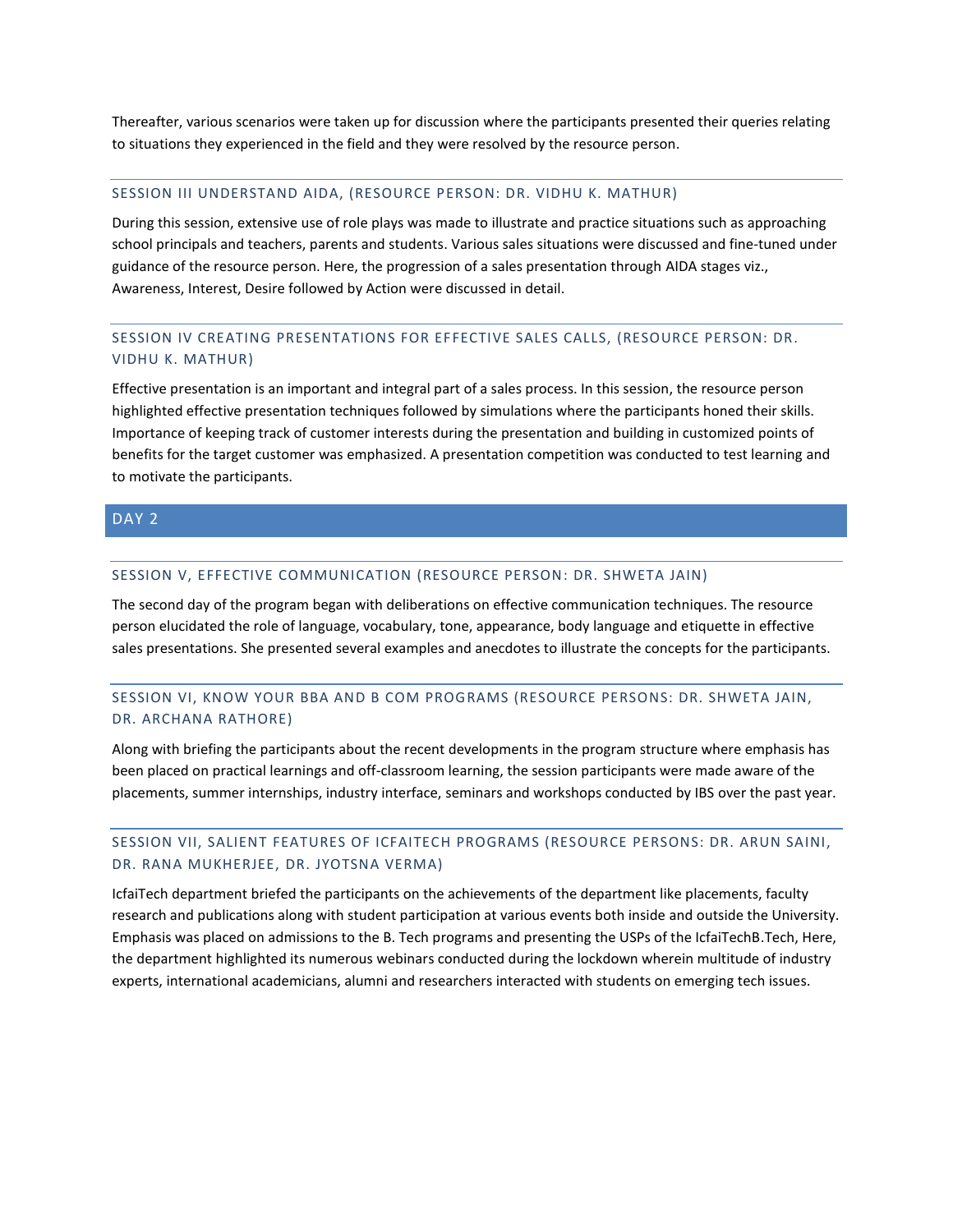# SESSION VIII, KNOW YOUR LAW PROGRAM (RESOURCE PERSON: DR. A.K. SINGH, DR. NITIN TRIPATHI, DR. RADHA NARUKA)

The Law Department of the University presented changes in the Law programs which have been brought up to date with the latest guidelines of the Bar Council. Student achievements were highlighted where students have participated in both national and international level competitions and brought accolades to the department and the University. Faculty achievements like research publications, participation in conferences and workshops, along with department activities were also presented.

## FEEDBACK SESSION

During the feedback session, the participants presented their key take-aways from the workshop to the President and University management. The participants expressed satisfaction with the information shared and appreciated the skills training on understanding dynamic markets, sales and communication which were developed during the program. The participants profusely thanked the Hon President and the organizing team for the guidance and encouragement. They suggested that future programs can include the following agenda

- A. Team building exercises
- B. More detailed discussions on department level resources and programs
- C. Prospecting target markets
- D. Increasing conversion ratio
- E. Competition analysis and strategy

The Program ended with distribution of proficiency and participation certificates.

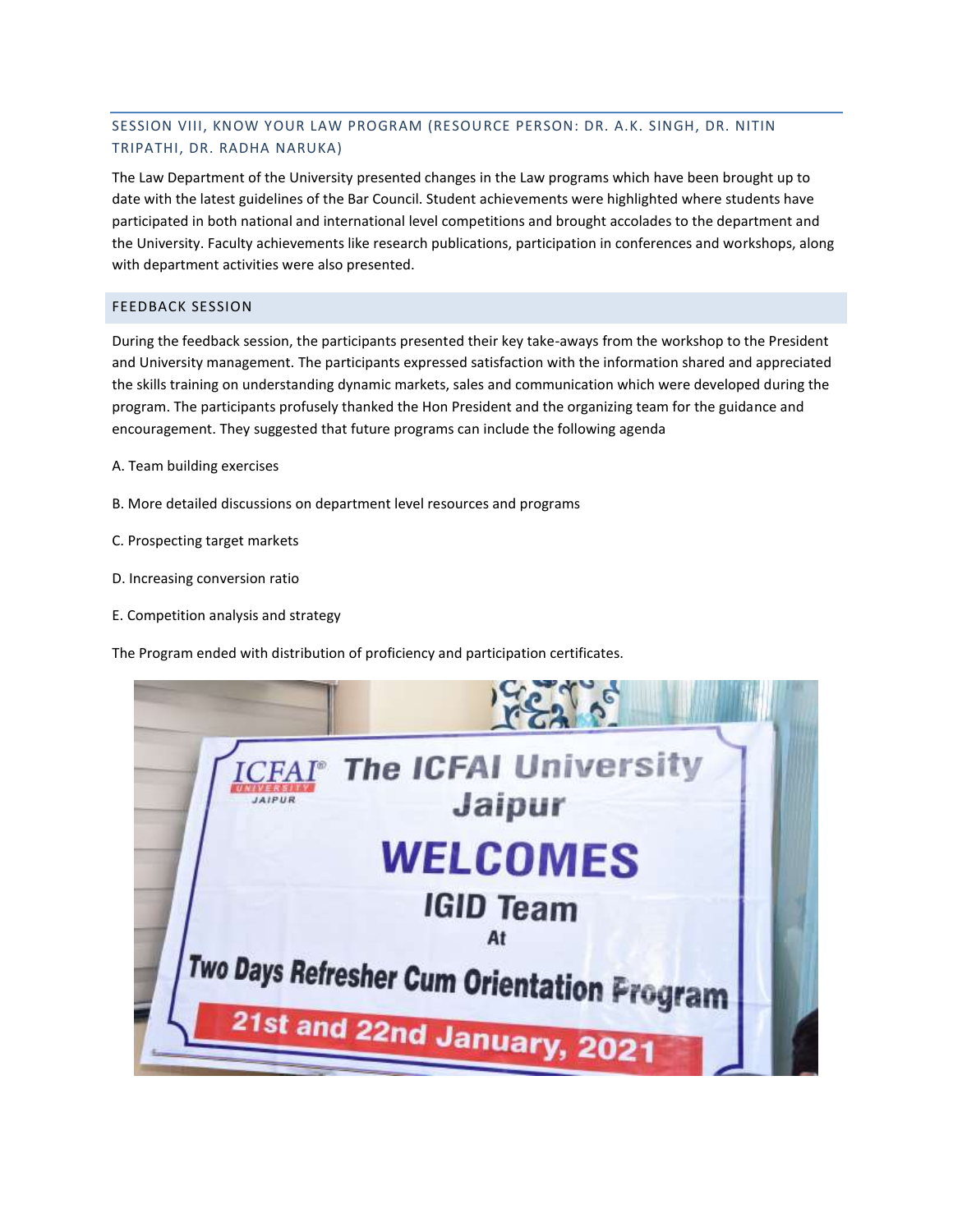